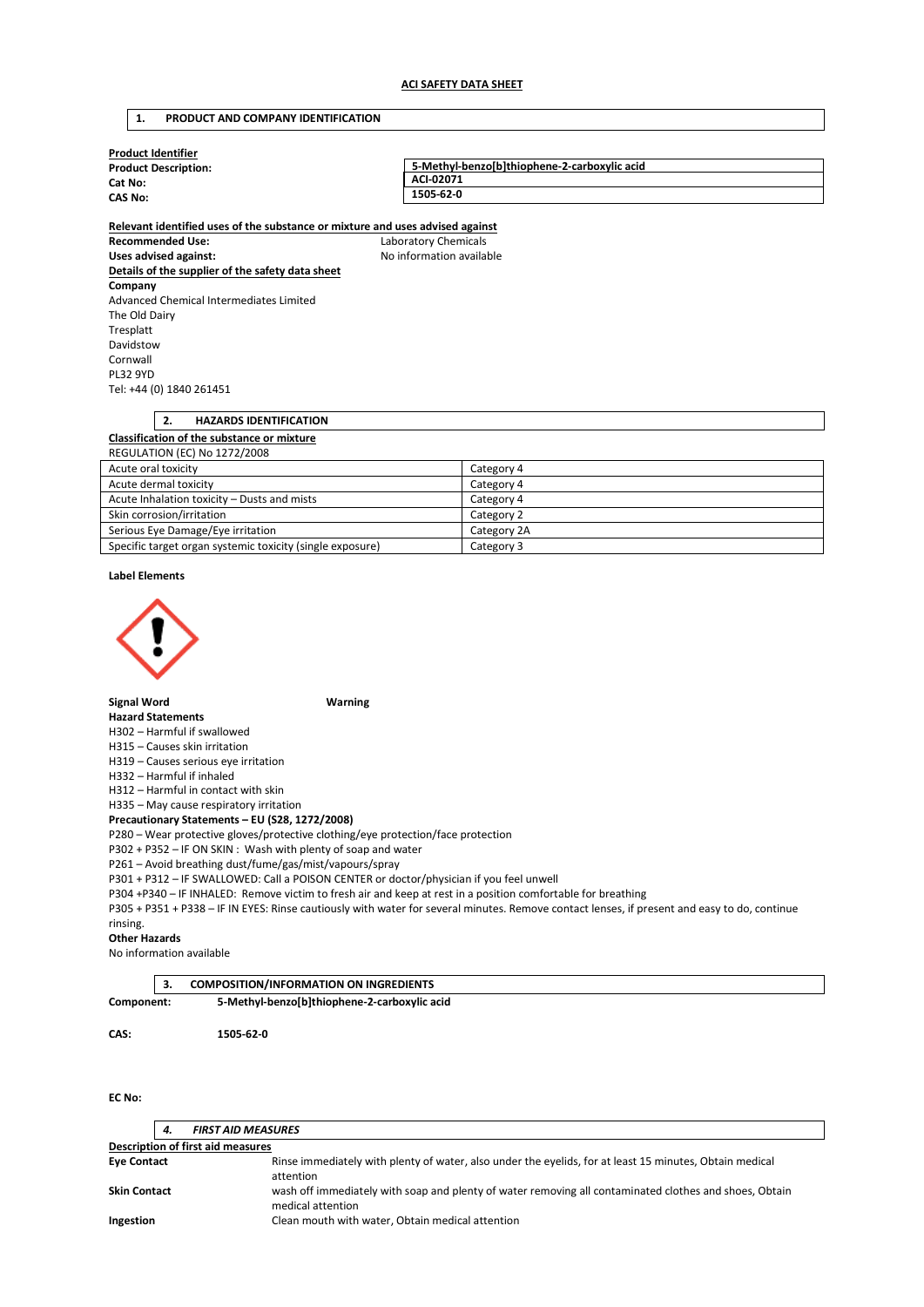Inhalation **Remove from exposure, lie down.** Move to fresh air if breathing is difficult, give oxygen if not breathing, give artificial respiration, Obtain medical attention

### **5. FIRE-FIGHTING MEASURES**

#### **Extinguishing media**

**Suitable Extinguishing Media** 

Water spray Carbon dioxide (CO2) Dry chemical foam

**Extinguishing media which must not be used for safety reasons** 

No information available **Special hazards arising from the substance or mixture** 

Thermal decomposition can lead to release of irritating gases and vapours

**Advice for fire-fighters** 

As in any fire, wear self-contained breathing apparatus pressure-demand, MSHA/NIOSH (approved or equivalent) and full protective gear.

**6. ACCIDENTAL RELEASE MEASURES** 

**Personal precautions, protective equipment and emergency procedures** 

Ensure adequate ventilation

**Environmental precautions** 

Prevent further leakage or spillage if safe to do so

**Methods and material for containment and cleaning up** 

Sweep up or spillage and collect in suitable container for disposal. Use suitable absorbent if required. Do not let this chemical enter the environment

**7. HANDLING AND STORAGE** 

# **Precautions for Safe Handling**

Avoid contact with skin and eyes. Do not breath dust. Do not breath vapours or spray mist. Do not ingest **Conditions for Safe Storage, including and incompatibilities** 

Keep in a dry, cool and well-ventilated place. Keep container tightly closed.

**8. EXPOSURE CONTROLS/PERSONAL PROTECTION** 

**Control Parameters Exposure limits Exposure limits Not applicable** . **Derived No Effect Level (DNEL)** No information available **Predicted No Effect Concentration** No information available **(PNEC)** 

**Exposure Controls** 

**Engineering Measures** Ensure adequate ventilation, especially in confined areas. Ensure that eyewash stations and safety showers are close to workstation location.

# **Personal Protective Equipment**

- 1. **Eye protection Goggles** 
	-

**2. Hand protection Protective gloves**<br>**2. Skin and body protection Wear appropriate 3. Skin and body protection** Wear appropriate protective gloves and clothing to prevent skin exposure **4. Respiratory protection** Follow the OSHA respirator regulations found in 29 CFR 1910.134 OR European Standard EN 149. Use a NIOSH/MSHA or European Standard EN 149 approved respirator if exposure limits are exceeded or if irritation or other symptoms are experienced.

**Environmental Exposure Controls No information available** 

**Hygiene Measures** Handle in accordance with good industrial hygiene practice

### **9. PHYSICAL AND CHEMICAL PROPERTIES**

| <b>Physical State</b>      | solid    |
|----------------------------|----------|
| Appearance                 | white    |
| <b>Boiling Point/Range</b> |          |
| <b>Melting Point/Range</b> |          |
| <b>Flash Point</b>         |          |
| <b>Molecular Formula</b>   | C10H8O2S |
| <b>Molecular Weight</b>    | 192.24   |
|                            |          |

### **10. STABILITY AND REACTIVITY**

**Reactivity Chemical Stability**  Stable under normal conditions **Possibility of Hazardous Reactions**  Hazardous Polymerization Noinformation available Hazardous Reactions **No information available Conditions to Avoid**  Incompatible products. Heat. **Incompatible Materials** 

Acids, bases, strong oxidizing agents, strong reducing agents,